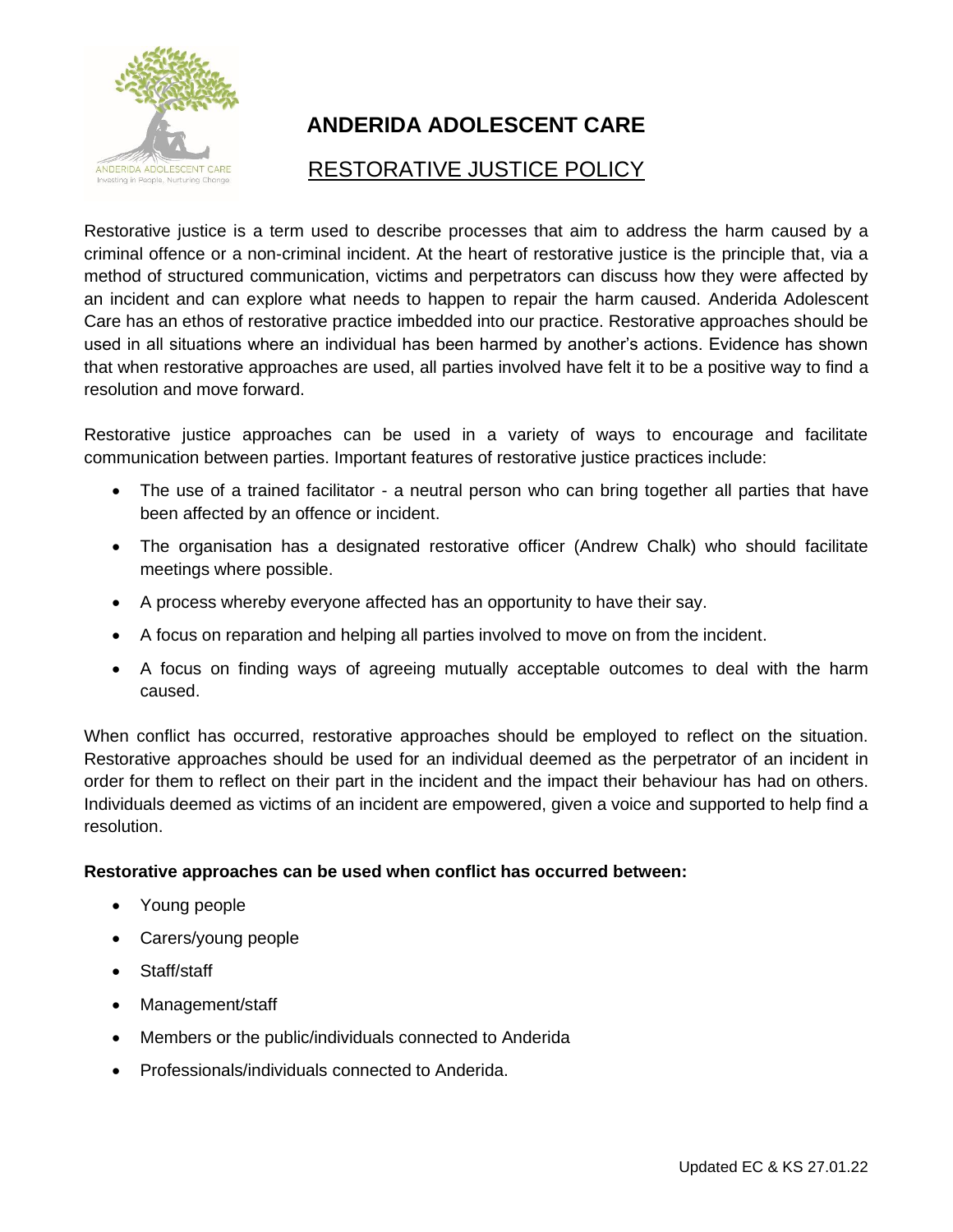The restorative work must take place following negative incidents and should be done as quickly as possible in order to be effective. Anderida staff may enable restorative work by:

- Informal discussion
- Restorative letters, using the 5 key questions as headings (staff should encourage young people to reply, giving them the young person's restorative format alongside the letter)
- Facilitating a formal restorative conference/enquiry (all individuals involved in a restorative conference should be fully aware that this is on a voluntary basis)

Where a number of people have been affected by incidents a number of restorative meetings should be held with each of the victims individually over an extended period.

Respondents will take turns in answering the restorative questions below and must be allowed to respond freely without interruption. They must also allow the other participants to state their responses without interruption.

- 1. Can you tell me what happened?
- 2. What were you thinking at the time?
- 3. How were you feeling at the time?
- 4. Who do you think has been affected by what you've done?
- 5. What do you think needs to happen to put things right?

If a full formal restorative conference takes place, it should be chaired by an independent individual (where possible Andrew Chalk) who has not been involved in the conflict or incident. Individuals chairing the conference should be competent in this area and have completed training in facilitating restorative conferences. Preparation should be completed with both the victim and the perpetrator, before a formal restorative conference takes place.

- Prior to the conference the chair should meet individually with each person, explaining the procedure, ensuring they understand it is voluntary and the boundaries involved. The chair should then go through each of the five key questions. The chair should not influence the responses in any way. A date should be agreed for the conference to take place.
- Before the conference begins, the chair should arrange the seating in an appropriate way, ensuring the environment is confidential and free from distractions.
- The procedures and boundaries should be explained again to all individuals once they are seated ensuring that appropriate language and behaviour is adhered to. If it is not, then the conference will come to an end.
- The outcomes should be recorded by the chair and an agreement drawn up. All parties should sign the agreement.

Restorative approaches must be recorded on the restorative justice format. This should also be referenced on the relevant incident report/significant event report. All restorative work should be